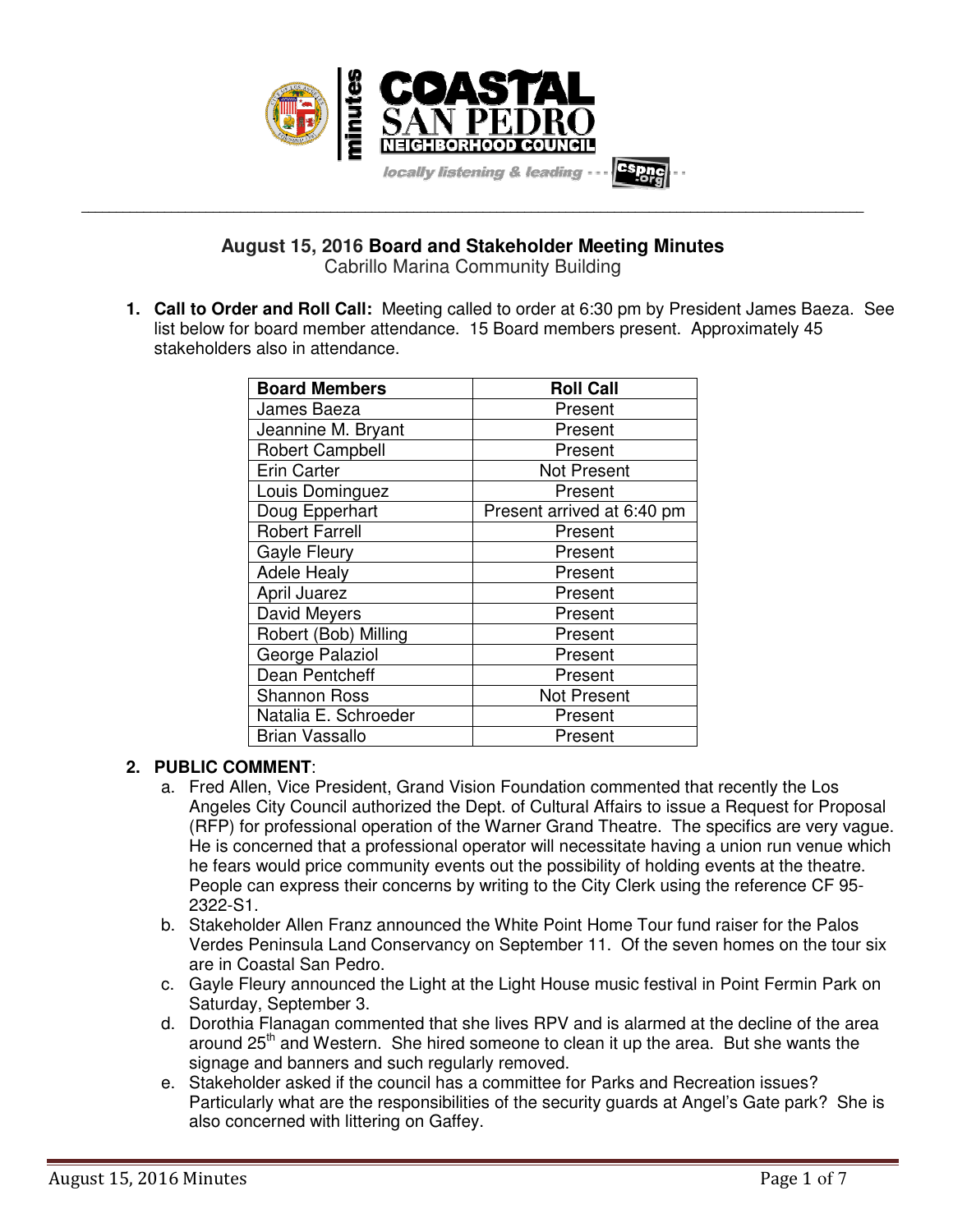- f. Julia Bender wants to do a mural on 25th between Patton and the Lutheran Church. She is having trouble going through Building and Safety and the Dept. of Cultural Affairs.
- g. Stakeholder commented that she lives on Bluff Place, and that on a recent weekend, the pocket park at the intersection with Pacific Avenue, had approximately 30 people drinking, skate boarding, smoking marijuana, etc. She would like to get involved in solving this problem.
- h. George Palaziol announced that on Friday, August 19, from 6 pm 12 am, is the Top Deck Casino Night on the Iowa which benefits several local organizations.
- i. Bob Milling commented that two weeks ago a neighbor was killed on Pacific Avenue while riding his motorcycle. He is asking everyone who is concerned about transportation issues to please attend the Public Safety, Transportation and Planning Committee meeting.
- **3. MINUTES**: Approval of July 18 20, 2016 minutes. Motion by **Louis Dominguez** to approve the July 18, 2016 meeting minutes, seconded by **Natalia Schroeder**. Motion passed with 13 yes (Baeza, Bryant, Campbell, Dominguez, Farrell, Fleury, Healy, Juarez, Meyers, Milling, Palaziol, Schroeder, and Vassallo), 0 no, 1 abstention(s) (Pentcheff), and 1 not yet present (Epperhart).

## **4. BUDGET & FINANCE**:

- a. Approval of July 2016 MER and bank statement. Motion by **Robert Campbell** to approve the July 2016 MER and bank statement, seconded by **Brian Vassallo**. Motion passed with 14 yes (Baeza, Bryant, Campbell, Dominguez, Epperhart, Farrell, Fleury, Healy, Juarez, Milling, Palaziol, Pentcheff, Schroeder, and Vassallo), 0 no, and 1 abstention(s) (Meyers).
- **5. LAPD REPORT**: Acting Senior Lead Officer Elliott Rubright
	- a. Officer Rubright provided an update on crime statistics.
	- b. New restrictions that prohibit recreational vehicle parking from 2am 6am for vehicles over 7 feet high and longer than 22 feet east of Gaffey are going into effect. He anticipates an influx of such vehicles into Coastal San Pedro. Accordingly, if residents have such vehicles parked outside their residents please contact LAPD so they know the vehicle belongs to a resident.
	- c. Harbor Division has been making a concerted effort to clean up the area around  $8<sup>th</sup>$  and Beacon around the Post Office. Accordingly, the displaced are going elsewhere including Cabrillo Beach. All the relevant entities are aware of the situation and doing what they can.
	- d. Office Rubright reminded everyone not to give out money to people asking for it. On July 23 he was alerted to two kids asking for money for a lost loved one. It turned out to be a scam and he recovered approximately \$500 that they had collected in about 4 hours. The individuals were not from San Pedro. Accordingly, he urged people to contribute to charitable organizations that can distribute funds appropriately.
	- e. Concerns of Board members and Stakeholders were as follows:
		- i. Stakeholder Donald Galaz commented regarding public safety in regards to street racing in the area, does Harbor Division have a strategic plan to combat the problem? Officer Rubright responded that, yes, they are hitting the area hard in an effort to deal with the problem.
		- ii. Board member David Meyers asked how can we get a radar speed warning sign on Pacific Avenue.
		- iii. Stakeholder asked how she could get statistical data on complaints regarding the pocket park at the intersection of Bluff Place and Pacific Avenue. Officer Rubright responded that it is not public information. He stated that there are two small signs that prohibit skateboarding and that the LAPD does attempt to mitigate the issue.
		- iv. Officer Rubright's contact information: Twitter handle 5sl85sanpedro, email (preferred method of contact) 38205@lapd.lacity.org and office telephone 310-726-7925
		- v. Board member David Meyers thanked Officer Rubright for all he does.
		- vi. Board member Bob Milling commented that as the Public Safety Committee gets going, he is looking forward to Officer Rubright being involved.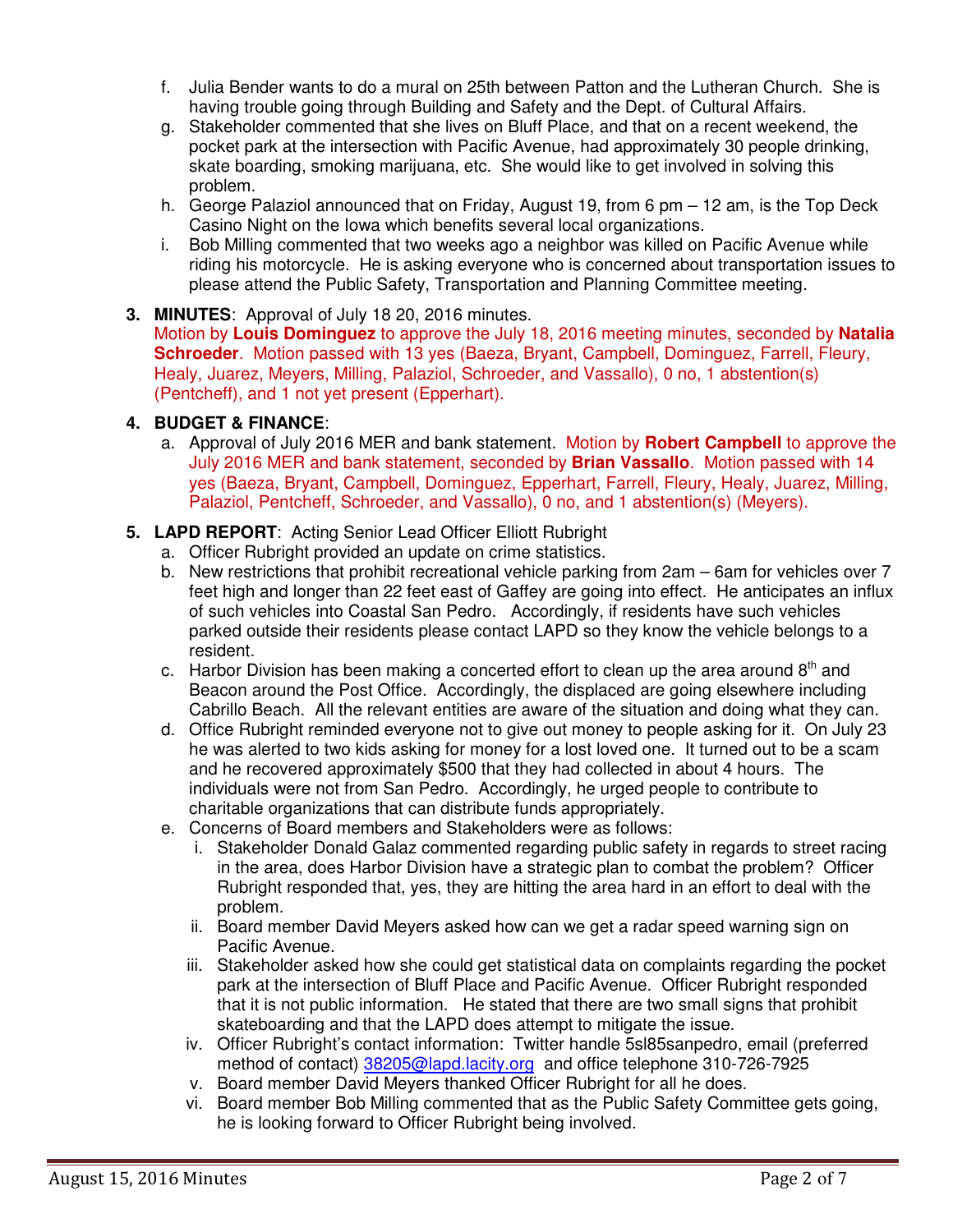vii. Board member George Palaziol asked Officer Rubright what he would like to see on Pacific Avenue by Fort MacArthur? Officer Rubright is not sure, but something to get people to slow down.

# **6. REPORTS FROM GOVERNMENT AGENCYREPRESENTATIVES**

- a. **Councilman Joe Buscaino CD15**: Ryan Ferguson, San Pedro Field Deputy, provided a written report some of the highlights are as follows:
	- i. To view the full written report, go to cspnc.org or use the following link: http://www.cspnc.org/council-district-15-reports.
	- ii. The Board of Public Works received six bids on the Hamilton Avenue widening project. It is anticipated that a notice to proceed will be issued sometime in September.
	- iii. In July several streets in Coastal SP received slurry seal and resurfacing.
	- iv. The City Council approved issuance of an RFP for the Warner Grand Theater.
	- v. The inaugural Fleet Week and Concur the Bridge events are coming up Labor Day weekend.
	- vi. Concerns of Board members and Stakeholders were as follows:
		- I. Stakeholder Donald Galaz commented that street resurfacing was done, but no repairs.
		- II. Board member Louis Dominguez wanted to know if a stop sign was going to be installed at  $30<sup>th</sup>$  and Cabrillo.
		- III. Board member Bob Milling asked when the Hamilton widening would start. Mr. Ferguson responded that it is still 12 to 18 months away.
		- IV. Board member Robert Farrell asked Mr. Ferguson to follow up on 4 items from public comment.
		- V. Stakeholder commented that he saw no wording in the Warner Grand Theatre RFP about preserving the historical aspects of the building. Mr. Ferguson responded that he believes that the WGT is designated as a historical cultural monument so changes cannot be made that do not fall under those guidelines.

## b. **Assemblyman Patrick O'Donnell**: Sarah Patterson, Field Representative

- i. Ms. Patterson introduced herself and gave an overview of the Assemblyman and his background.
- ii. She gave an overview of entities the Assemblyman's staff can assist stakeholders with.
- iii. Board member Brian Vassallo asked if Ms. Patterson would get an explanation of why the Assemblyman voted to supported AB2466, which allows felons to vote.
- iv. Board member Dean Pentcheff reminded everyone that elected officials try to do their best, so it's important to let them know what you think and want.
- c. **Port of Los Angeles**: Augie Bezmalinovich, Community Affairs Advocate
	- i. The next meetings of the Harbor Commissioners are Thursday, August 18, and September 1, at 8:30 am the Port Administration building.
	- ii. The Port is actively negotiating with the Boy Scouts for a new lease for the Boy Scout Camp. The Port also met with several CSPNC board members on what stakeholders want at the location.
	- iii. There was a scoping meeting for the NOP the draft Valero MOTEM's EIR on August 3, at the Port Administration building, at 6pm. The draft EIR should be completed by January 2017. The NOP is out for public comment and closes on August 19.

## d. **Port Police Officer Morales and Sargent Alvarez**

- i. Officer Morales gave an update on crime statistics. There has been an increase of crime in the area.
- ii. At Cabrillo Beach there is an unarmed security guard and a Dept. of Rec and Parks employee there from 9 pm to 5 or 6 am. They have 22 electronic check in points per hour. They are employed or contracted by the Dept. of Rec and Parks.
- iii. Concerns of Board members and Stakeholders were as follows: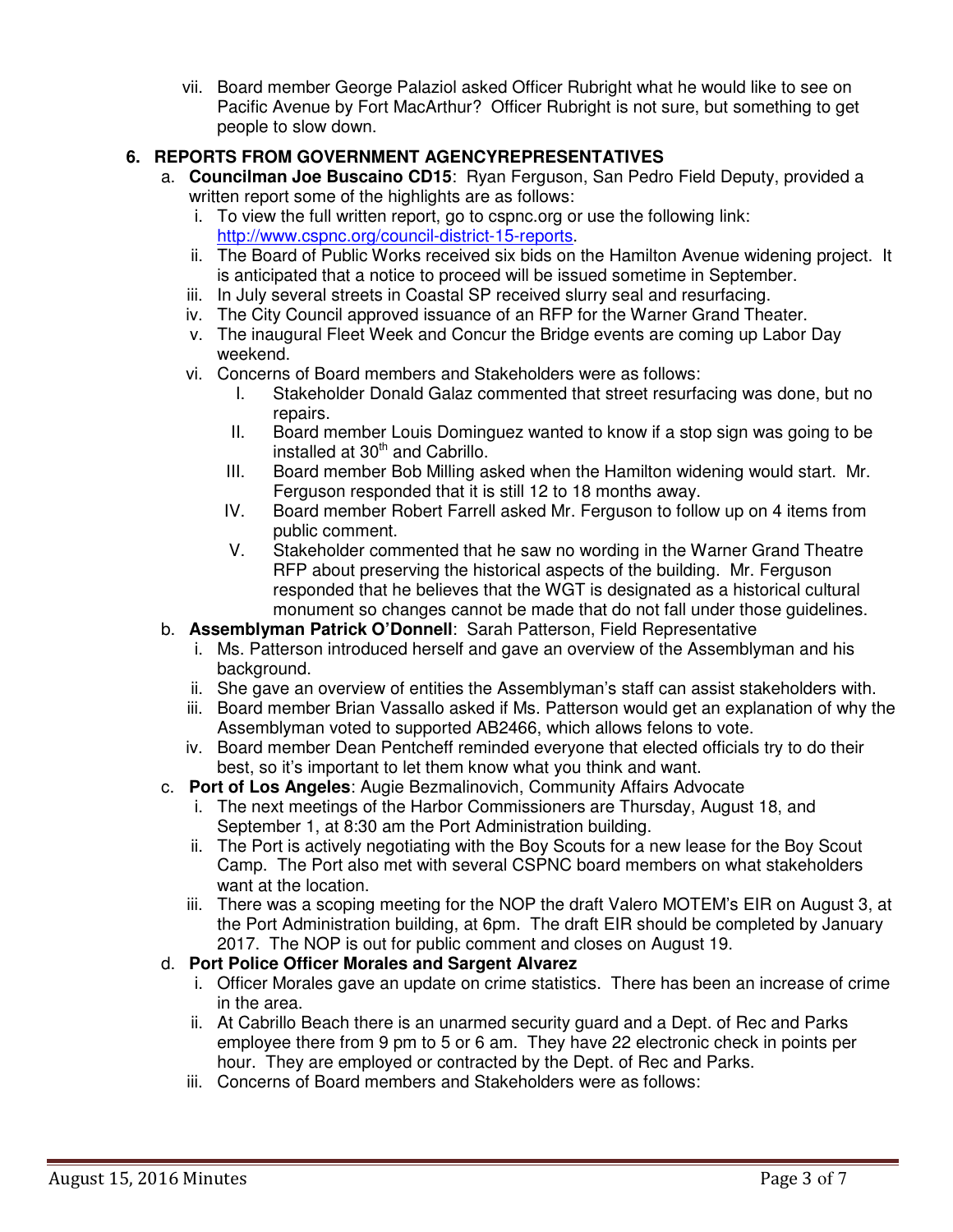- I. Board member Robert Campbell asked what is the jurisdiction of the various entities in the area and who can we ask for that clarification. Officer Morales responded that it is basically LAPD and Port Police and that they could ask Don Knabe's field deputy for further clarification.
- II. Board member Jeannine Bryant asked what is the interaction with the homeless at Cabrillo Beach.
- III. Board member Louis Dominguez commented that years ago there was an agreement between the City, the County and the State as to who would take which beaches. At the time the City agreed to take care of Cabrillo Beach.
- IV. Stakeholder Leslie Jones made a comment off mike that was unable to be heard.
- V. Board member George Palaziol asked that when Port Police make an arrest do they have to go to 77<sup>th</sup> Street Station to book detainees. Officer Morales responded that yes and it requires two officers for transport.
- iv. Sargent Alvarez commented that every third Thursday at 1pm there is a meeting at the Cabrillo Aquarium in the library to address issues.
- e. **LAUSD Board Member Dr. Valdovic**: Joseph Grassilli acting Director of Communication
	- i. Superintendent Christopher Downing would like to be on the agenda for the September meeting to give an update on the future of Science Center. Mr. Downing would like to reconvene the community focus group.
	- ii. The school year starts tomorrow and Mr. Grassilli reminded everyone to drive carefully, particularly around schools.
	- iii. Dr. Vladovic has introduced a resolution to return the start of the school year to after Labor Day starting with the 2017-2018 school year.

#### f. **Budget Advocate for the Harbor Region**: Danielle Sandoval

- i. There are two additional Harbor Region Budget Advocates, Robert Campbell (Coastal) and Craig Goldfarb (Northwest SP NC).
- ii. Some of the issues that came up at the annual Budget Day were:
	- I. Reopening the Harbor Division jail
	- II. Tree trimming
	- III. Problems with the 311 app
	- IV. Illegal dumping, she wants stiffer fines<br>V. Homeless encampments
		- Homeless encampments
- iii. On the Budget Advocate website (NCBALA.com) you can read last year's white paper as well as the LA 2020 report.
- iv. The Regional Budget Day will be held in January. She wants stakeholders to attend to give Budget Advocates feedback to take to their meetings with city departments for the white paper.
- v. Ms. Sandoval asked Robert Campbell to please bring questions from board members and stakeholders to the Budget Advocates to assist in creating the outline for the white paper.
- vi. The theme for this year's white paper is 'What is your solution to raise more revenue without cutting city department budgets and services?'
- vii. Ms. Sandoval commented that Wilmington Neighborhood Council is in exhaustive efforts. She asked that everyone try to support the Wilmington NC.

## **7. FLEET WEEK PRESENTATION** | **Port of Los Angeles**

- a. Jonathan Williams is President, and Mayor Gracetti the Chair, of the LA Fleet Week Foundation, a nonprofit created for fund raising and outreach for the event.
- b. There will be parking and shuttle service at the outer harbor, and PBID will have the trolleys running.
- c. The temporary baggage area will serve as the main expo hall.
- d. PBID and the Chamber are planning a big First Thursday & Welcome Party event, including rolling out the blue carpet to the sailors.
- e. There will be a small scale air show with fly overs on a schedule.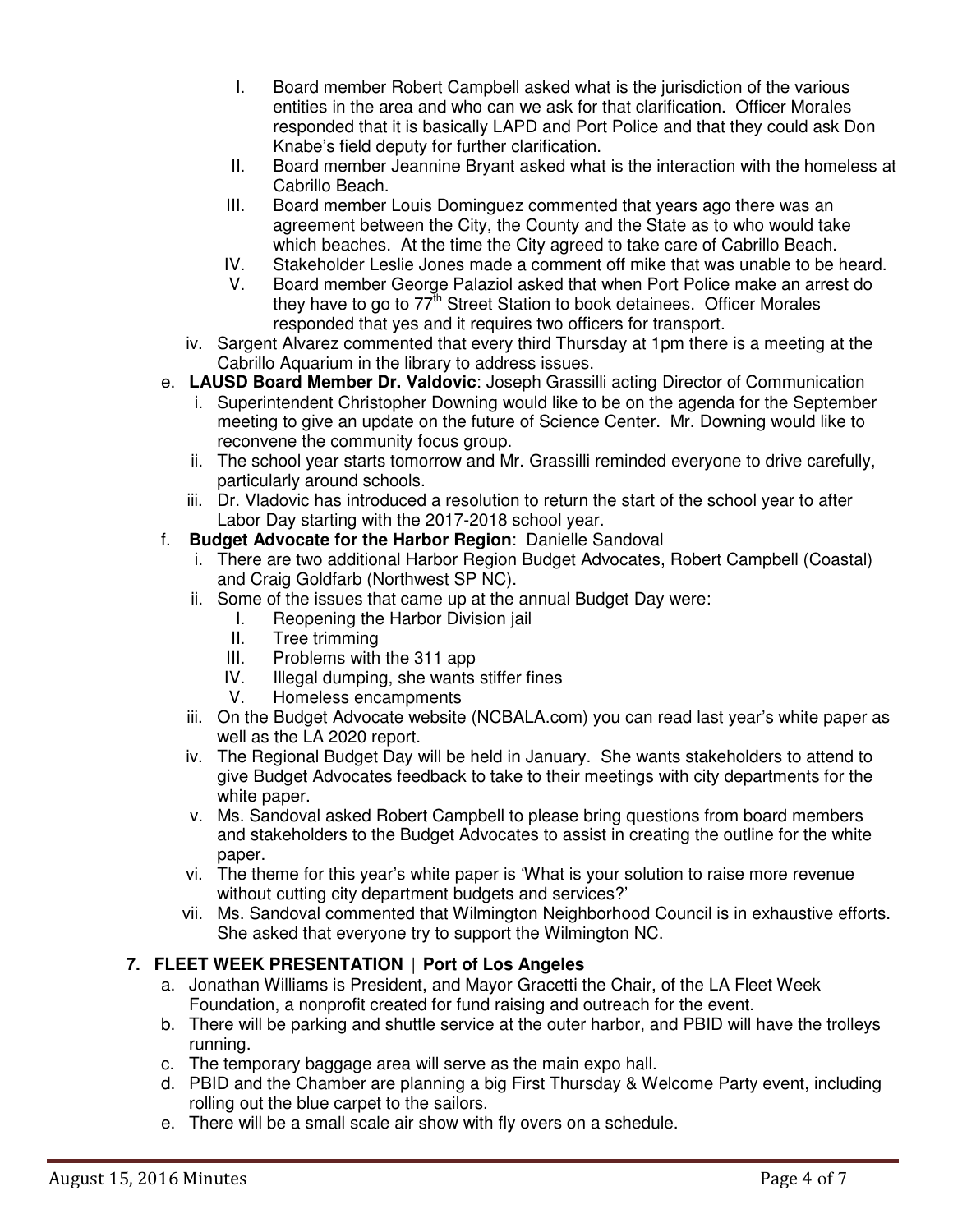- f. To view a video by the Port about the event go to https://www.youtube.com/watch?v=OnX8itwty\_Q&index=1&list=PLnIXI2uQ2olmlSX5joduf479u9\_lDmXZ2.
- g. For more information, please visit http://www.lafleetweek.org.
- h. They still need volunteers, please contact Elise Swanson at the Chamber.

## **8. ACTION ITEMS**

#### **a. STAKEHOLDER MOTIONS**

i. 7 Eleven – David Myers – *Resolved, the Coastal San Pedro Neighborhood Council supports allowing the continued sale of beer and wine at the 7-Eleven located at 1831 South Pacific Avenue only in the event the store operator agrees to provide a security guard 24 hours a day and maintains the property to a high standard of cleanliness.* MOTION AS AMENDED

*Resolved, the Coastal San Pedro Neighborhood Council supports allowing the continued sale of beer and wine at the 7-Eleven located at 1831 South Pacific Avenue* **FOR A PERIOD THREE YEARS** *only in the event the store operator agrees to provide a security guard 24 hours a day* **PLAN DEVELOPED IN COOPERATION WITH THE PUBLIC SAFETY COMMITTEES OF CENTRAL AND COASTAL SAN PEDRO** 

**NEIGHBORHOOD COUNCILS** *and maintains the property to a high standard of cleanliness.*

Motion by **Doug Epperhart** to amend the motion by inserting *for a period of three years* after *South Pacific Avenue*, and deleting *guard 24 hours a day*, seconded by **Louis Dominguez**. Motion passed with 11 yes (Campbell, Dominguez, Epperhart, Farrell, Healy, Juarez, Meyers, Milling, Palaziol, Pentcheff, and Schroeder), 3 no (Bryant, Fleury, and Vassallo), 1 abstention(s) (Baeza).

Motion by **Dean Pentcheff** to additionally amend the motion by inserting *plan developed in cooperation with the public safety committees of Central and Coastal San Pedro Neighborhood Councils*, after the word security, seconded by **Doug Epperhart**. Motion passed with 13 yes (Bryant, Campbell, Dominguez, Epperhart, Farrell, Fleury, Healy, Juarez, Meyers, Milling, Palaziol, Pentcheff, and Schroeder), 1 no (Vassallo), 1 abstention(s) (Baeza).

Motion by **David Meyers** to approve the above motion as ammended, seconded by **George Palaziol**. Motion passed with 10 yes (Baeza, Dominguez, Epperhart, Farrell, Healy, Juarez, Meyers, Milling, Pentcheff, and Schroeder), 5 no (Bryant, Campbell, Fleury, Palaziol, and Vassallo), 0 abstention(s).

- ii. Seaside Mesa Brian Vassallo *Motion for amendment to Motion by Robert Farrell to oppose the development project at 1803 South Mesa Street as presented, seconded by Shannon Ross: Please be informed it has been resolved by the Coastal San Pedro Neighborhood Council, which represents the Stakeholders, where the above referenced project also known as Seaside Mesa is proposed, to oppose the development as currently presented; however the Council is not opposed to future development of the property so long as an agreeable alternative can be accomplished that is mutually beneficial and reasonable for the developer and Coastal San Pedro Stakeholders.* Motion by **Brian Vassallo** to approve the above motion, seconded by **Natalia Schroeder**. Motion passed with 11 yes (Baeza, Bryant, Campbell, Dominguez, Fleury, Healy, Juarez, Milling, Palaziol, Schroeder, and Vassallo), 4 no (Epperhart, Farrell, Meyers, and Pentcheff), and 0 abstention(s).
- iii. Barton Hill George Palaziol *Barton Hill Pride will be holding a 5k run/walk along Paseo Del Mar on September 24th benefitting the education of school children. Be it resolved that the Coastal San Pedro Neighborhood Council approves of said walk.* Motion by **George Palaziol** to approve the above resolution, seconded by **Doug Epperhart**. Motion passed with 15 yes (Baeza, Bryant, Campbell, Dominguez, Epperhart, Farrell, Fleury, Healy, Juarez, Meyers, Milling, Palaziol, Pentcheff, Schroeder, and Vassallo), 0 no, and 0 abstention(s).
- b. **BUDGET AND FINANCE**. CSPNC hereby approves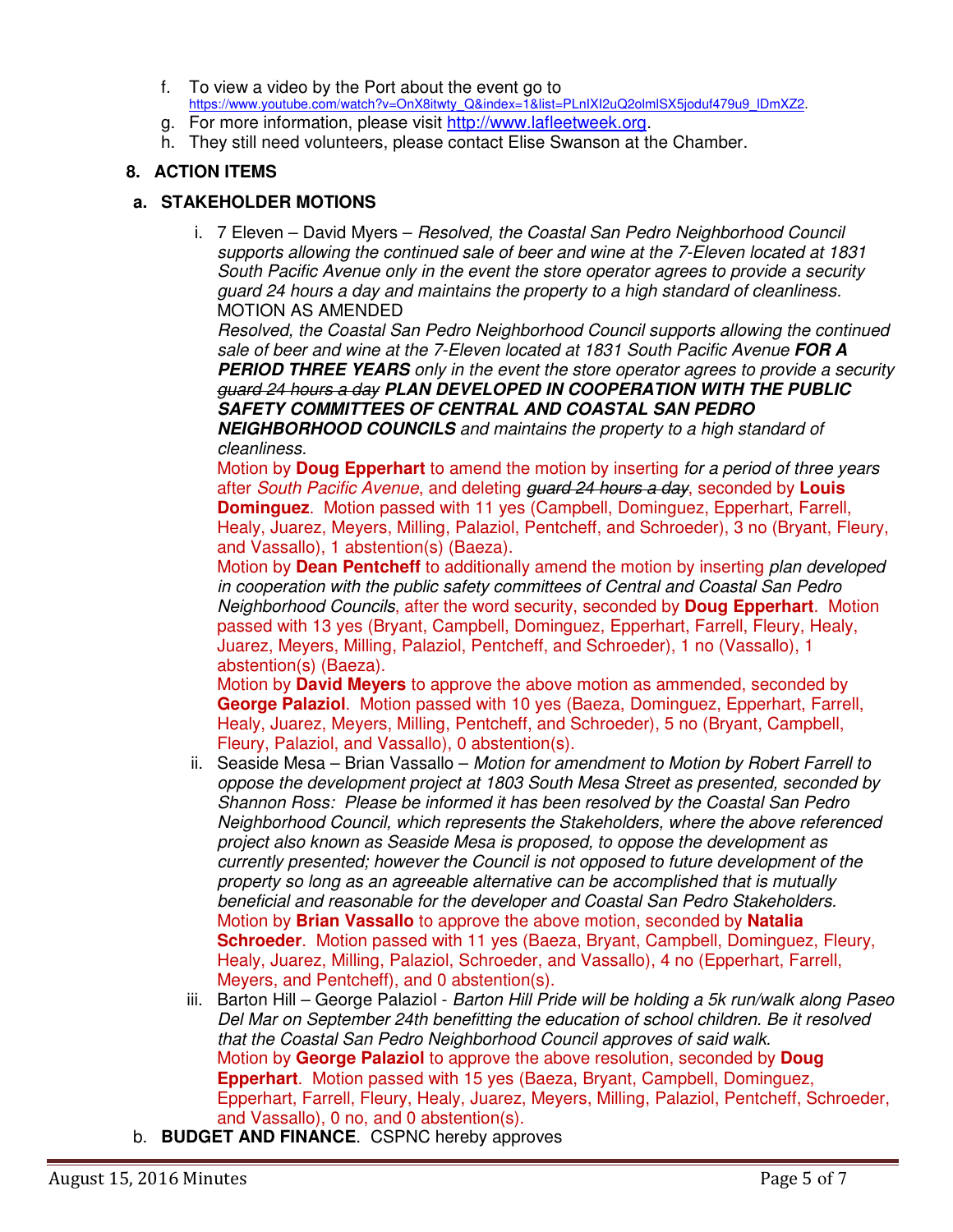i. The 2016-17 budget and strategic plan.

Motion by **Doug Epperhart** to hold approval of the 2016-17 budget until August 25 board retreat and hold a Budget and Finance meeting in the interim, seconded by **Dean Pentcheff.** Motion failed with 4 yes (Epperhart, Farrell, Meyers, and Pentcheff), 11 no (Baeza, Bryant, Campbell, Dominguez, Fleury, Healy, Juarez, Milling, Palaziol, Schroeder, and Vassallo), and 0 abstention(s). Motion from committee. Motion passed with 11 yes (Baeza, Bryant, Campbell,

Dominguez, Fleury, Healy, Juarez, Milling, Palaziol, Schroeder, and Vassallo), 4 no (Epperhart, Farrell, Meyers, and Pentcheff), and 0 abstention(s).

- ii. Reimbursements for Approval see items 8.b.iii., and v. below.
- iii. Food for the stakeholder meeting of July 18, 2016 in the amount of \$165.30 to James Baeza Motion by **Robert Campbell** to approve reimbursing James Baeza \$165.30 for food for the July 18, 2016 stakeholder meeting, seconded by **Natalia Schroder**. Motion passed with 11 yes (Baeza, Bryant, Campbell, Dominguez, Fleury, Healy, Juarez, Milling, Palaziol, Schroeder, and Vassallo), 0 no, and 4 abstention(s) (Epperhart, Farrell, Meyers, and Pentcheff).
- iv. Transcription Services for July 2016 to Lloyd Staffing/Sheryl Akerblom in the amount of \$154.44. Motion by **Robert Campbell** to approve \$154.44 for Transcription Services for July 2016 to Lloyd Staffing/Sheryl Akerblom, seconded by **Natalia Schroder**. Motion passed with 13 yes (Baeza, Bryant, Campbell, Dominguez, Epperhart, Fleury, Healy, Juarez, Meyers, Milling, Palaziol, Schroeder, and Vassallo), 0 no, and 2 abstention(s) (Farrell and Pentcheff).
- v. Table and Chair rental for the stakeholder meeting of July 18, 2016 in the amount of \$300 to Brian Vassallo Motion by **Robert Campbell** to approve reimbursing Brian Vassallo \$300 for Table and Chair rental for the July 18, 2016 stakeholder meeting, seconded by **Natalia Schroder**. Motion passed with 10 yes (Baeza, Bryant, Campbell, Fleury, Healy, Juarez, Milling, Palaziol, Schroeder, and Vassallo), 0 no, and 5 abstention(s) (Dominguez, Epperhart, Farrell, Meyers, and Pentcheff).
- vi. Regular and recurring monthly expenditures, in amounts not to exceed the following:
	- 1. The Mailroom Virtual Office Services \$100
	- 2. The Mailroom Website Services \$25
	- 3. The Mailroom Storage Fees \$50
	- 4. The Mailroom Social Media/Email Services \$25
	- 5. Lloyd Staffing Transcription Services \$150
	- 6. Andrew Menzes Audio and meeting setup services \$190
	- 7. Go Daddy Website Charges \$14.99
	- 8. Constant Contact Email Services **\$35 \$40**
	- 9. Meeting Food \$200
	- 10. Miscellaneous Expenses \$41.67
	- 11. PO Box Rental \$170 per year

Motion by **Natalia Schroeder** to approve changing the price of Constant Contact from \$35 to \$40, seconded by **Louis Dominguez**. Motion passed with 15 yes (Baeza, Bryant, Campbell, Dominguez, Epperhart, Farrell, Fleury, Healy, Juarez, Meyers, Milling, Palaziol, Pentcheff, Schroeder, and Vassallo), 0 no, and 0 abstention(s).

Motion by **Robert Campbell** to approve the regular and recurring monthly expenditures as amended and presented above, seconded by **Louis Dominguez**. Motion passed with 14 yes (Baeza, Bryant, Campbell, Dominguez, Epperhart, Farrell, Fleury, Healy, Juarez, Milling, Palaziol, Pentcheff, Schroeder, and Vassallo), 0 no, and 1 abstention(s) (Meyers).

- **9. BOARD MEMBER COMMENTS** None
- **10. APPOINTMENTS**